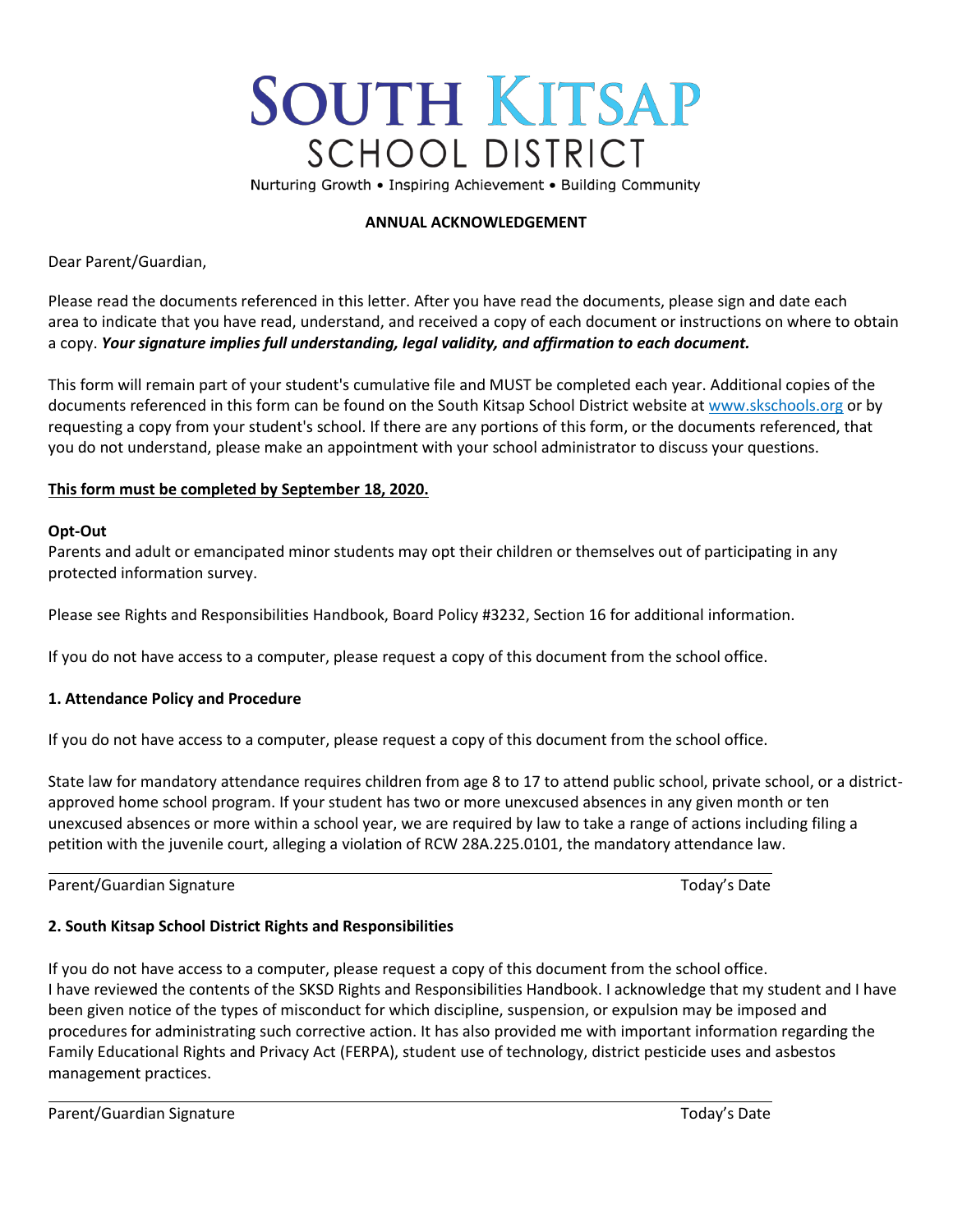#### **3. Internet Access Privileges**

All students have internet access privileges under the guidelines of the District's acceptable use policy UNLESS a parent or guardian submits a written request for his or her student to opt out. Such exclusion does not preclude the supervised use of the internet in an instructional activity. See Rights and Responsibilities Information Handbook, Board Policy #2022, Section 6.

#### *Your signature indicates awareness only. A written request to opt out is required.*

Parent/Guardian Signature Today's Date Today's Date

#### **4. FERPA: Release of Directory Information**

Under Federal Law (FERPA), the District may release directory information on a student without obtaining parent consent UNLESS a parent or guardian submits a written request for his or her student to opt out. The common use of directory information includes athletic contest and musical concert programs, and college recruiters. Such information shall not be released for commercial reasons. See Rights and Responsibilities Information Handbook, Administrative Procedure #3230, Section 12.

*Your signature indicates awareness only. A written request to opt out is required.*

Parent/Guardian Signature Today's Date Today's Date Today's Date

#### **5. Student's Photo, Image, Video, or Comments**

The District/School will assume permission to use a student's image (photo or video) or class work in District and school publications, and on District sponsored websites, UNLESS a parent or guardian submits a written request for his or her student to opt out.

The District/School will assume permission to use a student's image (photo or video), including comments in community newspapers or magazines, UNLESS a parent or guardian submits a written request for his or her student to opt out.

*Your signature indicates awareness only. A written request to opt out is required.*

Parent/Guardian Signature Today's Date Today's Date

#### **6. Release of student information**

Directory information can be released publicly unless the parent, guardian, or adult student **submits a written** request for his or her student to opt out. The district has designated the following as directory information and may select from the following list, but is not required to include all or any of the following types of information: students name, photograph, address, telephone number, date and place of birth, dates of attendance, participation in officially recognized activities and sports, weight and height of members of athletic teams, diplomas and awards received, and the most recent previous school attended. Information may also be released to state and local officials pursuant to Washington State statute. For complete information please refer to the Rights and Responsibilities Information Handbook, Administrative Procedure #3230, Section 12.

*Your signature indicates awareness only. A written request to opt out is required.*